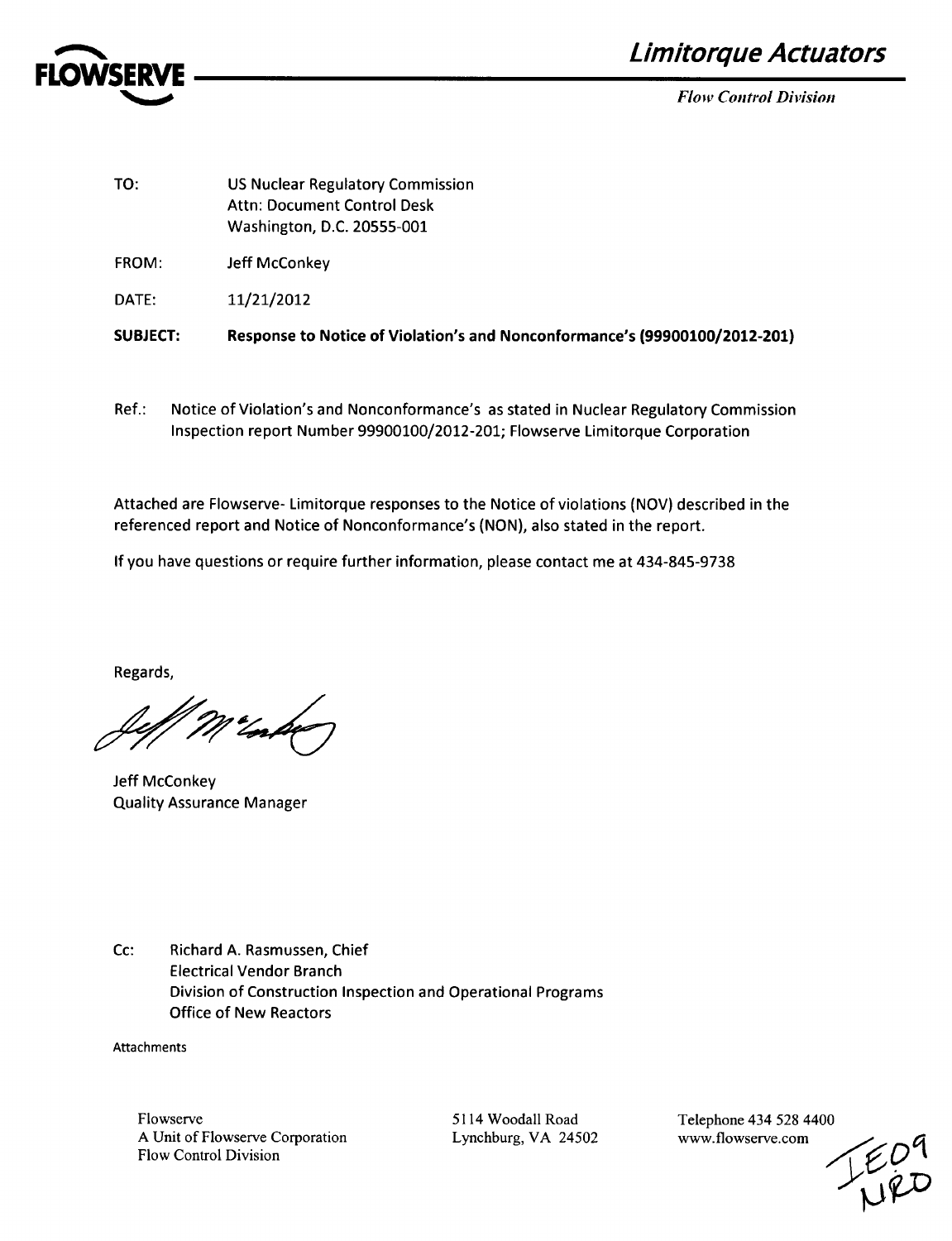## Reply to Notice of Violation NRC Inspection Report 99900100/2012-201; Flowserve

## Violation VIO 99900100/2012-201-01

The Violation as stated in the referenced Notice of Violation (NOV) is as follows:

Title 10 of the Code *of Federal Regulations (10* CFR) 21.21, "Notification of Failure to Comply or Existence of a Defect and Its Evaluation," requires, in part, that "each individual, corporation, partnership, dedicating entity, or other entity subject to the regulations in this part shall adopt appropriate procedures to evaluate deviations and failures to comply to identify defects and failures to comply associated with substantial safety hazards as soon as practicable... in all cases within 60 days of discovery, in order to identify a reportable defect or failure to comply that could create a substantial safety hazard, were it to remain uncorrected."

Contrary to the above, as of September 10, 2012, Flowserve failed to:

- 1. Adopt appropriate procedures to identify when a deviation is discovered, reviewed, evaluated, and approved by the Part 21 committee. Specifically, the use of terms "evaluation", "deviation", and "defect" in QAP 13.2, "Reporting Defects for Safety Related Equipment," were inconsistent within the procedure and inconsistent with the definitions in 10 CFR 21.3, "Definitions."
- 2. Evaluate deviations identified in Evaluation Reports 11-69 and 11- 72 within 60 days of discovery.

These issues have been identified as Violation 99900100/2012-201-01.

This is a Severity Level IV violation (Section 6.9.d of the NRC Enforcement Policy).

## Reasons for the Violation

Flowserve's procedure for Reporting of Defects for Safety Related Equipment (QAP-13.2) does not affectively identify the definitions of the relevant terms (Discovery, Deviation, Defect) and the regimented order of events in the evaluation of a potentially reportable defect per the requirements of 10CFR Part2l.

#### Corrective Actions Taken

Flowserve's internal procedure **QAP** 13.2 Section 5.0, will be revised as follows:

- \* Definitions of relevant terms (from **10** CFR-21.3) will be added to **QAP** 13.2
- \* Section 5.0 and Section 6.0 of **QAP** 13.2 will be reviewed and revised for clarity and consistency in accordance with the **10** CFR -21.3 definitions to ensure compliance with the timelines for reporting a defect per 10 CFR-21.21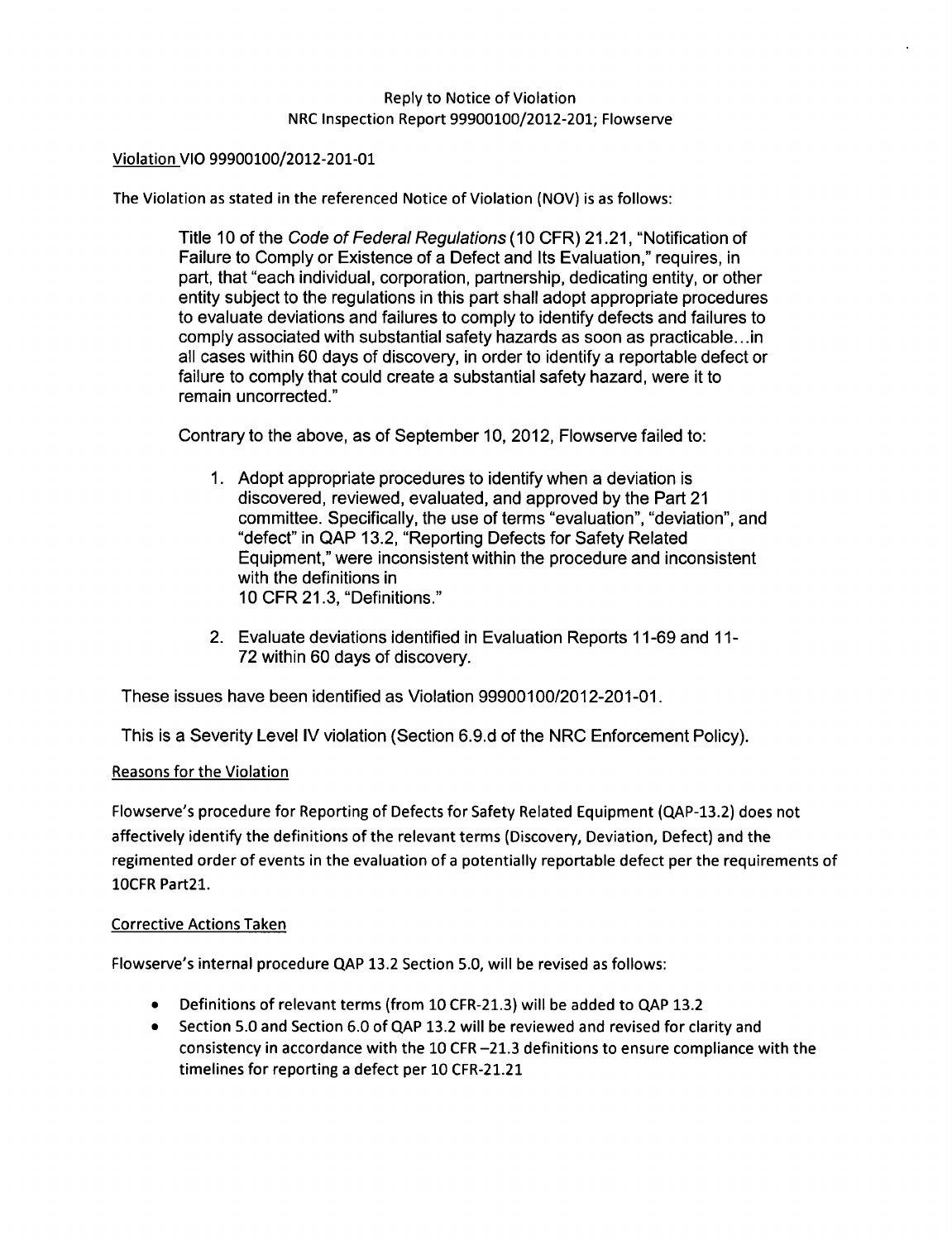# Actions to Avoid Future Violations

All personnel with direct responsibility for evaluating deviations and reporting of defects (Application Engineering, Service, **QA,** General Manager) will be trained in the requirements of the revised QAP-13.2.

Date of Full Compliance

Corrective actions will be completed by 1/31/13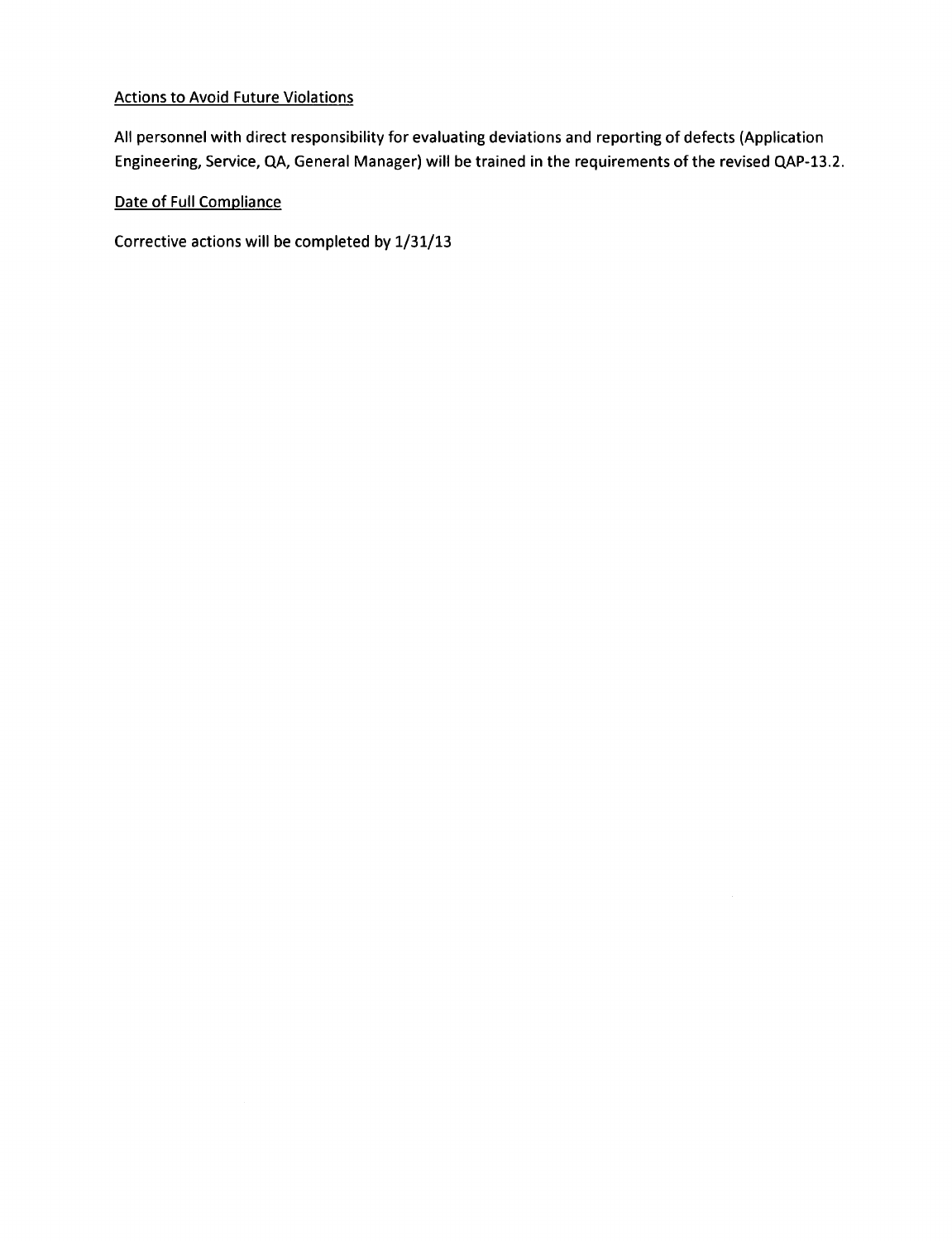#### Nonconformance NON 99900100/2012-201-02

The Nonconformance as stated in the referenced Notice of Notice of Nonconformance (NON) is as follows:

A. Criterion XVI, "Corrective Action," of Appendix B, to Title 10 of the Code *of Federal Regulation* (10 CFR) Part 50 states, in part, that "[m]easures shall be established to assure that conditions adverse to quality, such as failures, malfunctions, deficiencies, deviations, defective material and equipment, and nonconformances are promptly identified and corrected."

Flowserve Quality Management System Manual (QMSM), Revision 4, dated June 27, 2011, in Section 8.5.2 states that corrective action shall be appropriate to the effects of the nonconformities encountered.

Contrary to the above, as of September 10, 2012, Flowserve failed to take corrective action to resolve several inadequacies in its program for the design, production, and testing of safety-related Limitorque motor-operated valve actuators consistent with the NRC regulations and Flowserve policies and procedures. These inadequacies include the following:

- **0** Flowserve did not complete the extent of condition review for application of the Configurator software over the previous 2 years specified in the Flowserve letter dated August 2, 2011, in response to NRC Inspection Report No. 99900100/2011-201.
- **0** Flowserve did not complete the extent of condition review and the quarterly independent calculations of the Center of Gravity computer software consistent with the completion date of September 12, 2011, specified in the Flowserve letter dated August 2, 2011, in response to NRC Inspection Report No. 99900100/2011-201.
- **0** Flowserve failed to generate a discrepant material report to identify a failure to meet an inspected attribute during the inspection of gear limit switches.
- **0** Flowserve failed to promptly identify and correct six customer complaints in its corrective action program.

These issues have been identified as Nonconformance 99900100/2012-201-02.

## Reasons for the Violation

Flowserve failed to complete the (2) year extent of condition review for configurator  $\bullet$ changes as noted in a previous NRC Notice of Nonconformance 99900100/2011-201- 04.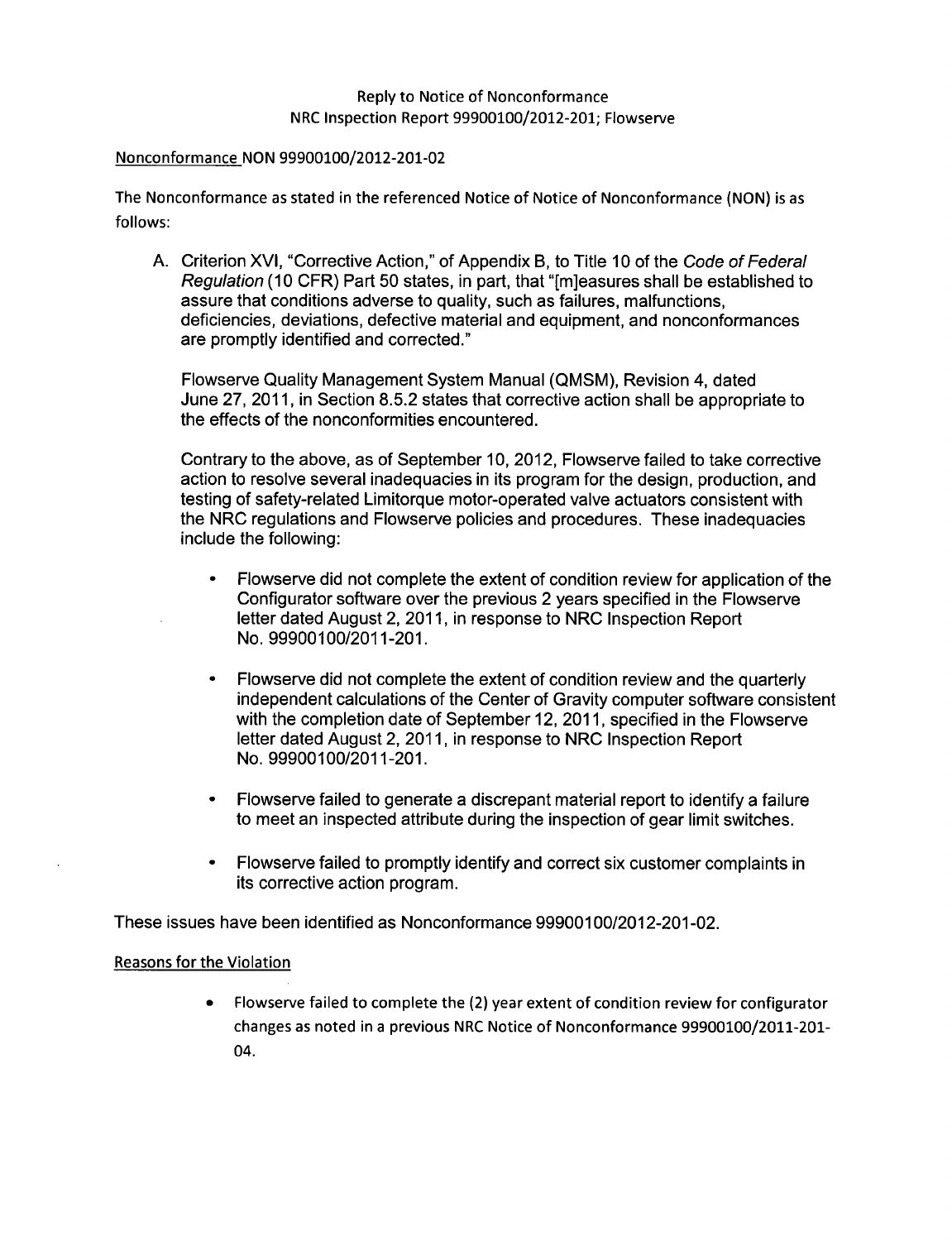- \* Flowserve failed to complete the (2) year extent of condition review for center of gravity calculations changes as noted in a previous NRC Notice of Nonconformance 99900100/2011-201-04.
- Employee performing the inspection work on a 4-train gear limit switch did not consider that any rework even if extremely minor warranted the creation of a Discrepant Material Report.
- Several customer complaints were identified in the system as not being promptly identified and addressed per requirements of QAP 14.1.

# Corrective Actions Taken

- 1. Revisions to the SMB & HBC EPS documents were reviewed for the last two years to include random checks of the configurator to make sure that the parts are being selected for the BOM structure. All validations were found to be correct.
- 2. C of G non-conformance:

Excel spreadsheet has been developed to validate the calculations in the C of G program. There is a print out of the equations for validations from the separate Excel spreadsheet. We have randomly selected C of G reports for validation dating from 9/09 to present, which covers the 2 year extent of condition review, plus current quarterly reviews requested. Eight reports were validated, all were found to be correct. Reference LCAR 12.4

- 3. Internal corrective action LCAR 12-1 was generated to address Flowserve's failure to generate a Discrepant Material Report to address a failed attribute of a geared limit switch, which was reworked by the inspector.
- 4. Review and retrain appropriate individuals to the requirements of QAP 14.1.

## Actions to Avoid Future Violations

Review and revise **QAP 5.1** as appropriate to incorporate the configurator and C of G reviews.

Follow requirements of QAP 14.1

Date of Full Compliance

Corrective actions will be completed by 1/11/13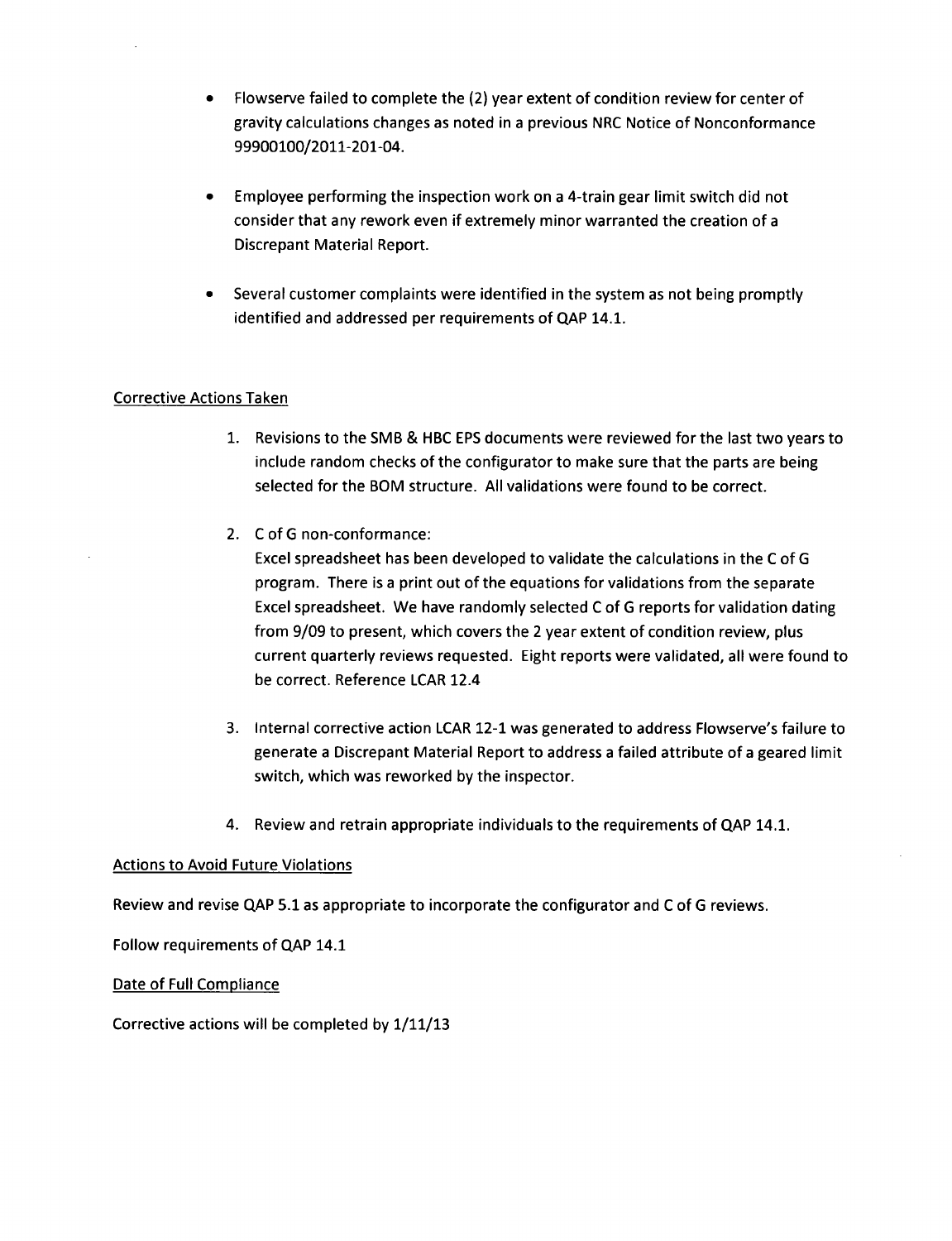### Nonconformance NON 99900100/2012-201-03

The Nonconformance as stated in the referenced Notice of Notice of Nonconformance (NON) is as follows:

Criterion Ill, "Design Control," of Appendix B to 10 CFR Part 50 states, in part,"Measures shall also be established for the selection and review for suitability ofapplication of materials, parts, equipment, and processes that are essential to the safety-related functions of the structures, systems, and components."

Flowserve QMSM, Section 7.3.3 states, in part, "Acceptance criteria conforms to the applicable regulatory industry consensus standard requirements and identifies the characteristics of the design necessary to ensure proper functioning of the product."

Flowserve Procedure QCP 10.10, "Commercial Grade Dedication," Section 6.6.2, states, "Fasteners material characteristics will be verified by testing the hardness of the fasteners."

Contrary to the above, as of September 10, 2012, Flowserve failed to verify the adequacy of certain design features associated with Grade 5 Hex Head Cap Screws that were procured from commercial suppliers and dedicated by Flowserve for use in safety-related applications. Specifically, the material characteristics of the cap screws were tested on a limited basis from the shipment received from the distributor without establishing a basis for lot sampling. Flowserve failed to verify the source of the screws or traceability from the original manufacturer.

This issue has been identified as Nonconformance 99900100/2012-201-03.

## Reasons for the Violation

The inspector did not follow the sampling plan as established in QCI-10.7 (Sample Inspection Plan).

Flowserve had not performed a commercial grade survey on IPC.

## Corrective Actions Taken

The receiving inspectors will be re-trained on the sampling plan requirements established in QCI-10.7.

A Commercial Grade Survey will be developed to identify the critical characteristics associated with acceptance criteria of hardware being purchased from the supplier (IPC). The survey will also consist of a review of the material characteristics from the original manufacture as well as lot traceability.

Actions to Avoid Future Violations

See corrective actions

Date of Full Compliance

Corrective Actions will be complete by **1/31/13**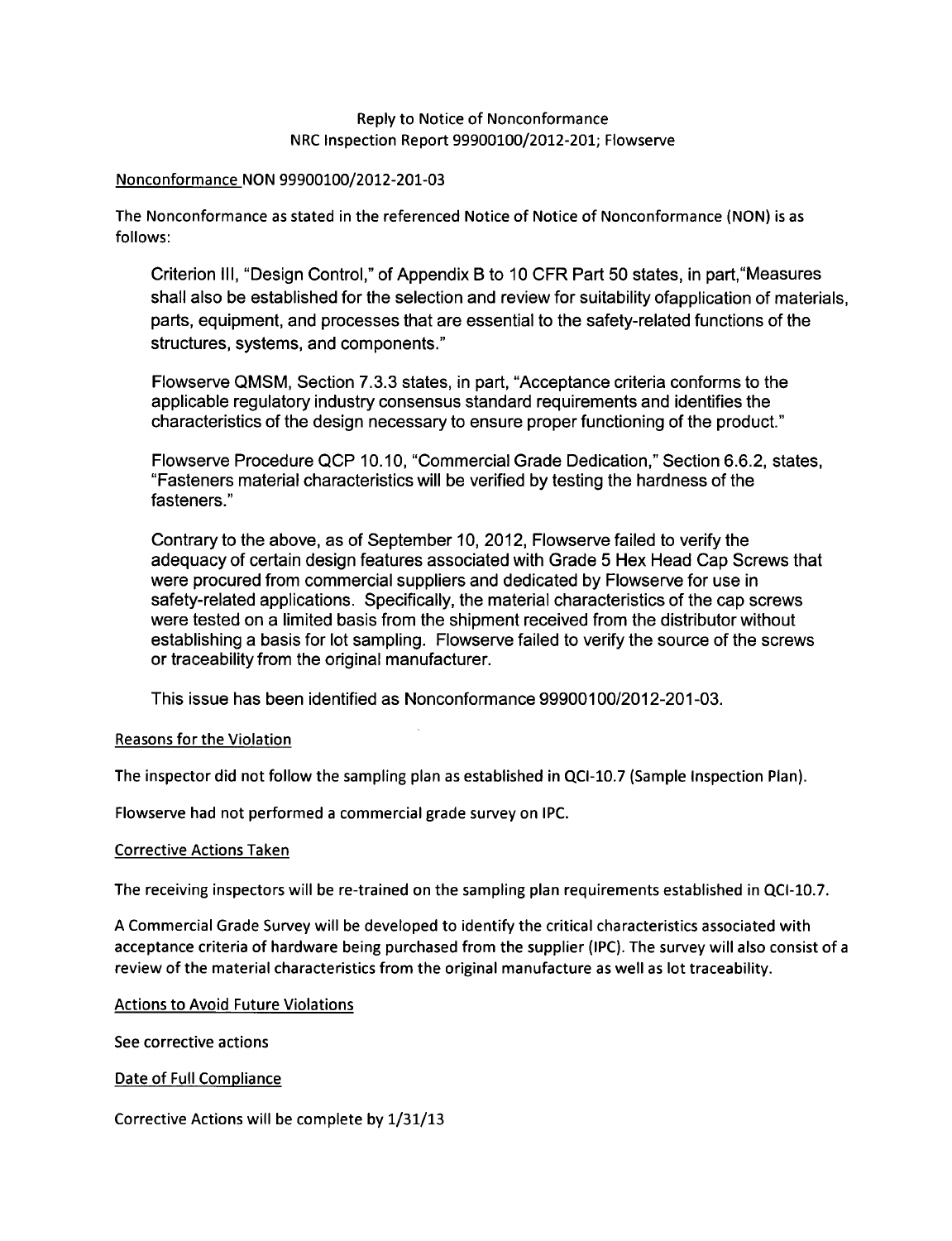### Nonconformance NON 99900100/2012-201-04

The Nonconformance as stated in the referenced Notice of Notice of Nonconformance (NON) is as follows:

Criterion X, "Inspection," of Appendix B to 10 CFR Part 50 states, in part, "A program for inspection activities affecting quality shall be established and executed by or for the organization performing the activity to verify conformance with the documented instructions, procedures, and drawings for accomplishing the activity. Such inspection shall be performed by individuals other than those who performed the activity being inspected."

Contrary to the above, as of September 10, 2012, Flowserve failed to ensure that individuals performing quality inspections for commercial-grade dedication do not perform assembly work. Specifically, the quality control inspector performing the inspection of three four-train geared limit switches disassembled one limit switch when it did not pass one of its critical characteristic checks, performed work to correct the problem, reassembled, did not document, and retested the switch.

This issue has been identified as Nonconformance 99900100/2012-201-04.

## Reasons for the Nonconformance

The quality inspector was performing the dedication inspections required in IP 10.38 for a 4-train GLS and noticed a piece of plastic flashing that created a continuity issue with one of the rotor contacts. The inspector removed the finger base to remove the flashing then re-assembled and continued to complete the inspection process. Contrary to the requirements of 10CFR50 Appendix B criterion 10 the rework should have been done by the appropriate person other than the individual performing the inspections.

## Corrective Actions Taken

- 1. Flowserve will retrain all the inspection associates in the requirements of the "Section 206" posting and the requirement that no rework is allowed by the quality inspector for any inspections being performed on safety related product.
- 2. Flowserve will evaluate and add additional checks to the switch assembly process to eliminate rejects at the inspection step for the above issue.
- 3. A supplier corrective action (SCAR 267) was issued to the supplier of the rotor component to eliminate the potential flashing issue that had been identified.

## Actions to Avoid Future Nonconformance

See corrective actions

#### Date of Full Compliance

Corrective actions will be completed by 12/31/12.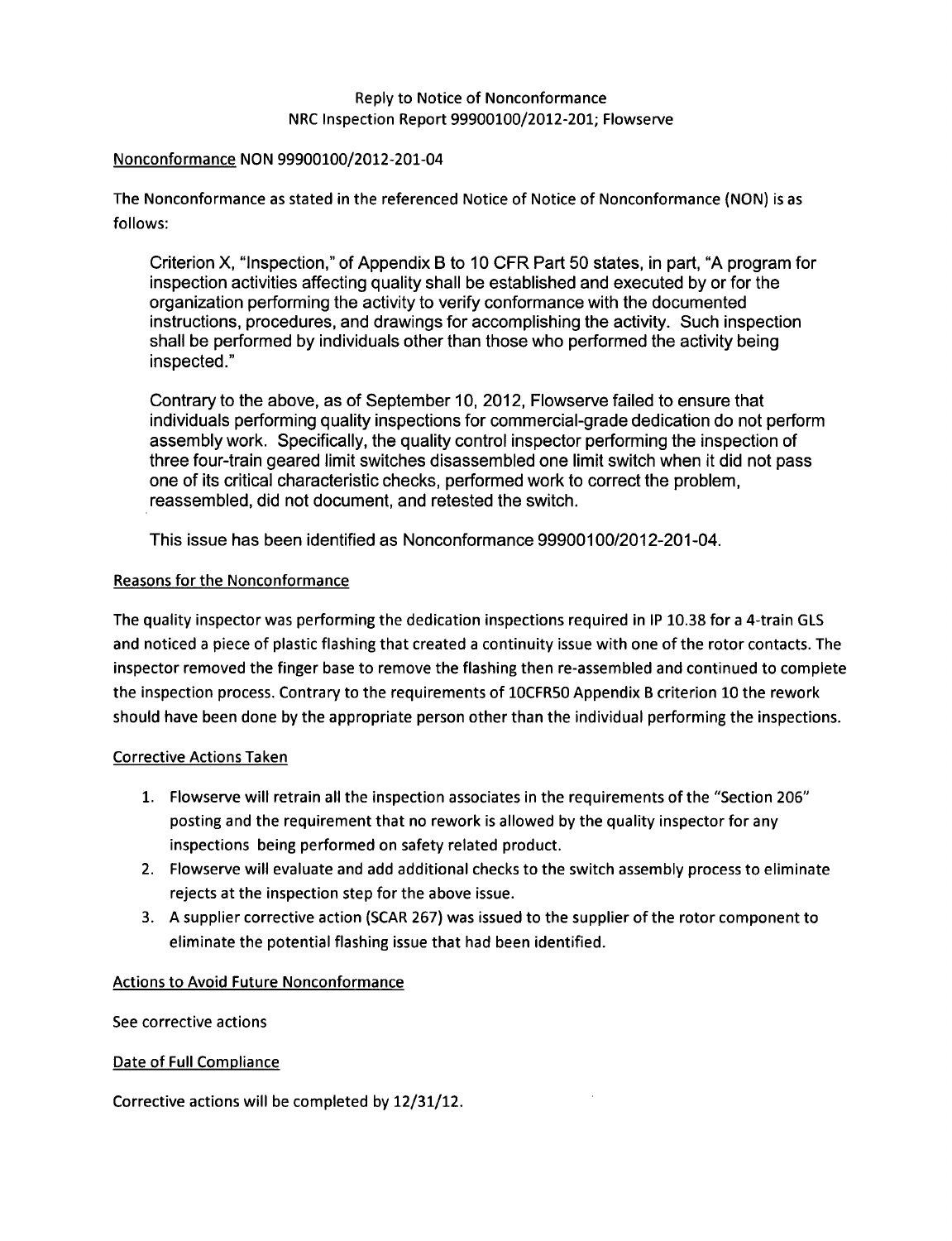#### Nonconformance NON 99900100/2012-201-05

The Nonconformance as stated in the referenced Notice of Notice of Nonconformance (NON) is as follows:

Criterion II, "Quality Assurance Program," of Appendix B, "Quality Assurance Criteria for Nuclear Power Plants and Fuel Reprocessing Plants," to 10 CFR Part 50, "Domestic Licensing of Production and Utilization Facilities," states, in part, that "the program shall provide for indoctrination and training of personnel performing activities affecting quality as necessary to assure that suitable proficiency is achieved and maintained."

Criterion XVII, "Quality Assurance Records," of Appendix B to 10 CFR Part 50 states, in part, that "sufficient records shall be maintained to furnish evidence of activities affecting quality. The records shall include at least the following: Operating logs and the results of reviews, inspections, tests, audits, monitoring of work performance, and materials analyses. The records shall also include closely-related data such as qualifications of personnel, procedures, and equipment."

"Flowserve Quality Management System Manual," Section 1.1, states, in part, "that the Lynchburg facility will also comply with [American Society for Mechanical Engineers] NQA-1-1994."

American Society of Mechanical Engineers standard NQA-1 -1994, "Quality Assurance Requirements for Nuclear Facility Applications," Supplemental Requirement 2S-1, "Supplementary Requirements for the Qualification of Inspection and Test Personnel," Section 2.6 states, "The job performance of inspection and test personnel shall be reevaluated at periodic intervals not to exceed 3 years."

Contrary to the above, as of September 10, 2012, Flowserve failed to establish a program to maintain proficiency for test personnel and maintain sufficient records to demonstrate maintenance of qualification. Specifically, QAP 18.1, "Indoctrination and Training," Revision 13, dated December 11,2009, and QAP 10.1, "Test Laboratory Procedures," Revision 12, dated November 20, 2008, failed to describe the requirements for conducting or documenting requalification testing for test personnel. Additionally, Flowserve was unable to provide evidence that two test personnel had been trained in the diagnostic testing equipment being used or that they had maintained proficiency since training conducted in 1993.

This issue has been identified as Nonconformance 99900100/2012-201-05.

## Reasons for the Nonconformance

Flowserve failed to maintain current requalification documentation and training records for all test personnel per procedure **QAP** 18.1 (Indoctrination and Training) and QAP 10.1 (Test Laboratory Procedures).